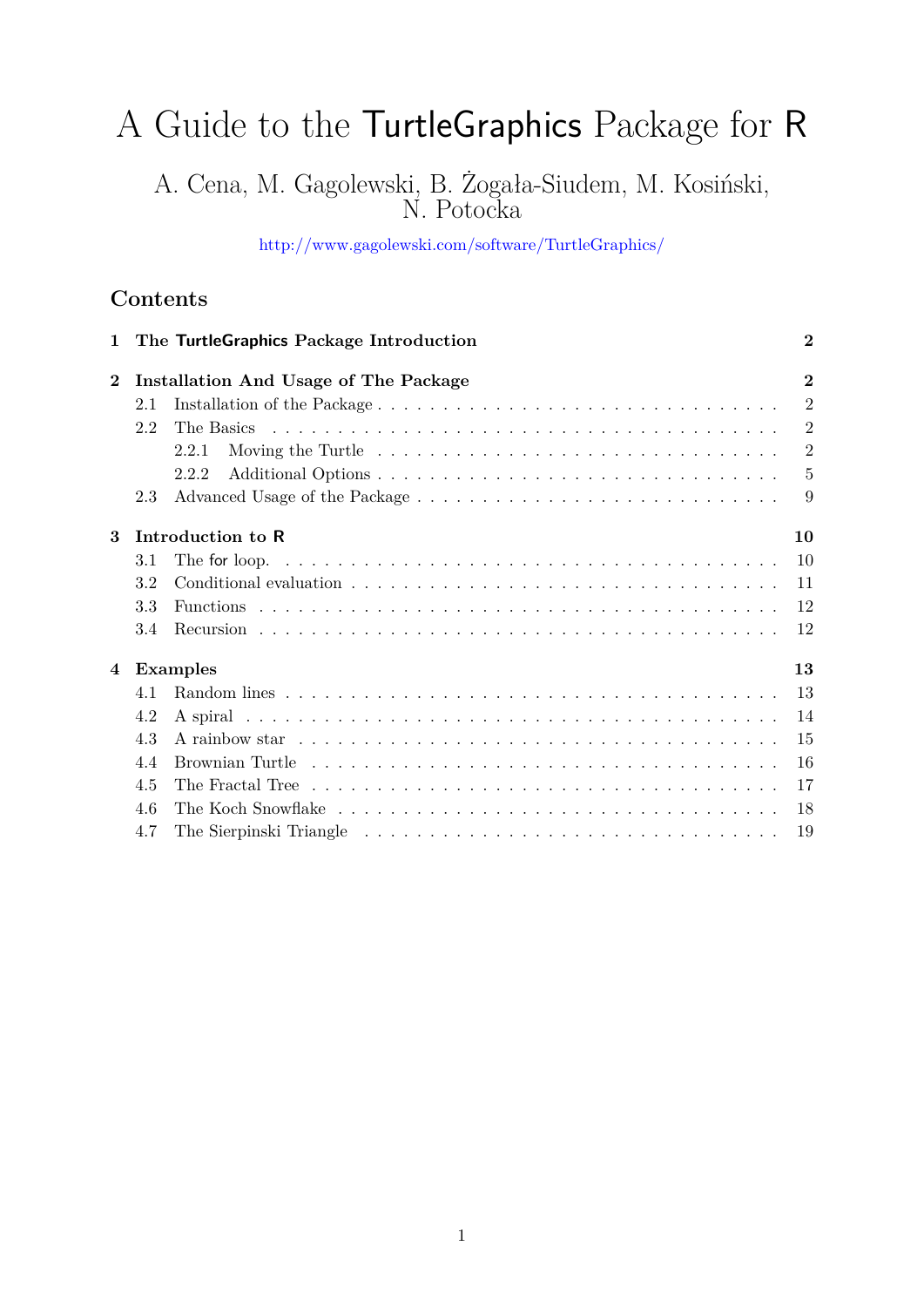## <span id="page-1-0"></span>**1 The TurtleGraphics Package Introduction**

The TurtleGraphics package offers R users the so-called "turtle graphics" facilities known from the Logo programming language. The key idea behind the package is to encourage children to learn programming and demonstrate that working with computers can be fun and creative.

The TurtleGraphics package allows to create either simple or more sophisticated graphics on the basis of lines. The Turtle, described by its location and orientation, moves with commands that are relative to its position. The line that it leaves behind can be controlled by disabling it or by setting its color and type.

The TurtleGraphics package offers functions to move the turtle forward or backward by a given distance and to turn the Turtle by a chosen angle. The graphical options of the plot, for example the color, type or visibility of the line, can also be easily changed.

Try it yourself. Enjoy and have fun!

# <span id="page-1-1"></span>**2 Installation And Usage of The Package**

#### <span id="page-1-2"></span>**2.1 Installation of the Package**

To install the TurtleGraphics package use the following calls.

**install.packages**("TurtleGraphics")

Then you load the package by calling the library() function:

**library**("TurtleGraphics")

#### <span id="page-1-3"></span>**2.2 The Basics**

#### <span id="page-1-4"></span>**2.2.1 Moving the Turtle**

**turtle\_init.** To start, call the turtle\_init() function. It creates a plot region and places the Turtle in the Terrarium's center, facing north.

**turtle\_init**()

By default its size is 100 by 100 units. You can easily change it by passing appropriate values to the width and height arguments (e.g. turtle init(width=200, height=200)).

To define what happens if the Turtle moves outside the plot region, you can set the mode option. The default value, "clip", means that the Turtle can freely go outside the board (but it will not be seen). The "error" option does not let the Turtle out of the Terrarium – if the Turtle tries to escape, an error is thrown. The third value, "cycle", makes the Turtle come out on the other side of the board if it tries to cross the border.

**turtle\_forward and turtle\_backward.** There are two main groups of functions that may be used to move the Turtle.

The first group consists in the turtle forward() and the turtle backward() functions. Their arguments define the distance you desire the Turtle to move. For example, to move the Turtle forward by a distance of 10 units, use the turtle\_forward() function. To move the Turtle backwards you can use either the turtle\_forward() function with a negative number as an argument, or simply use the turtle\_backward() function.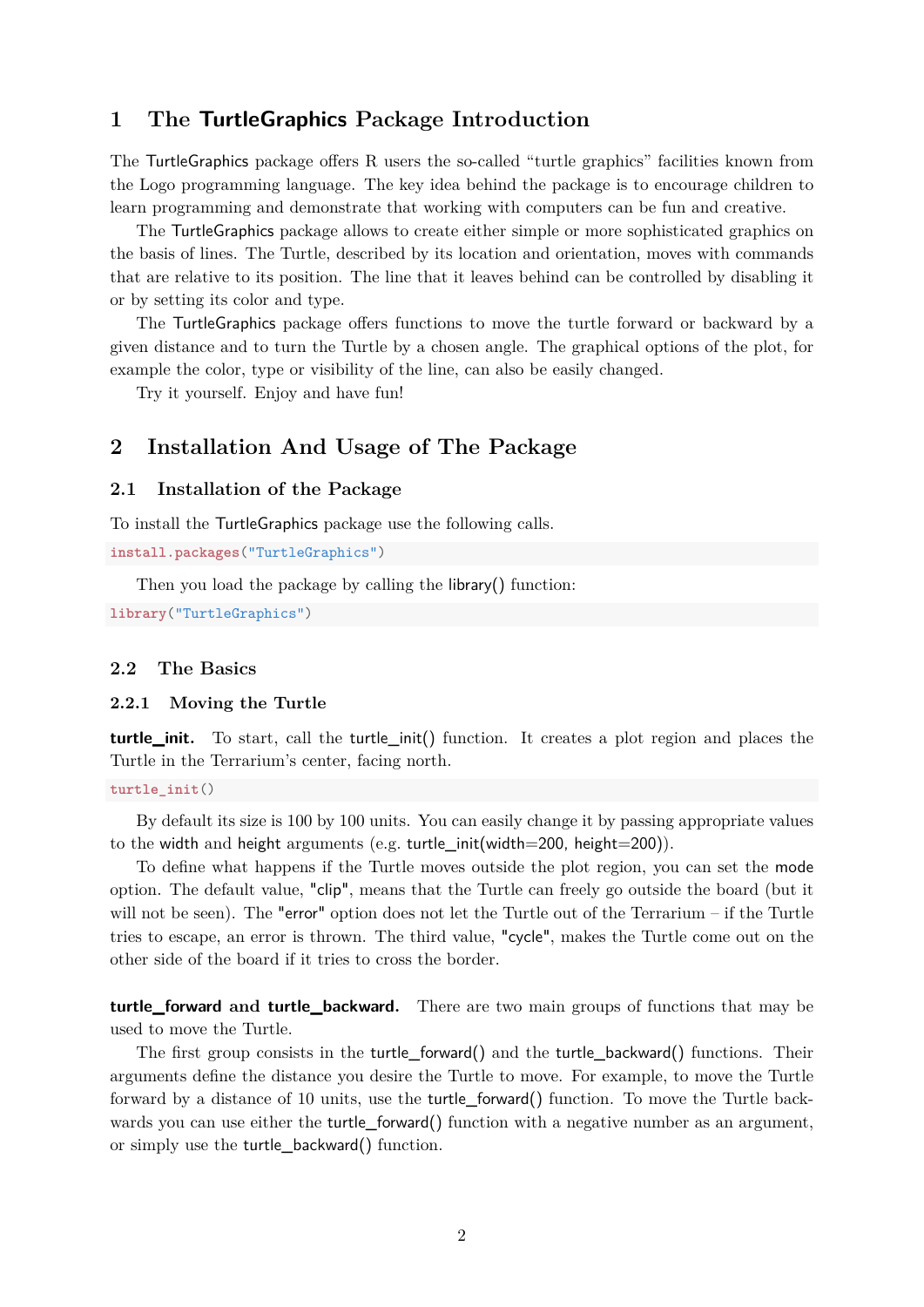```
turtle_init()
turtle_forward(dist=30)
```


```
turtle_backward(dist=10)
```
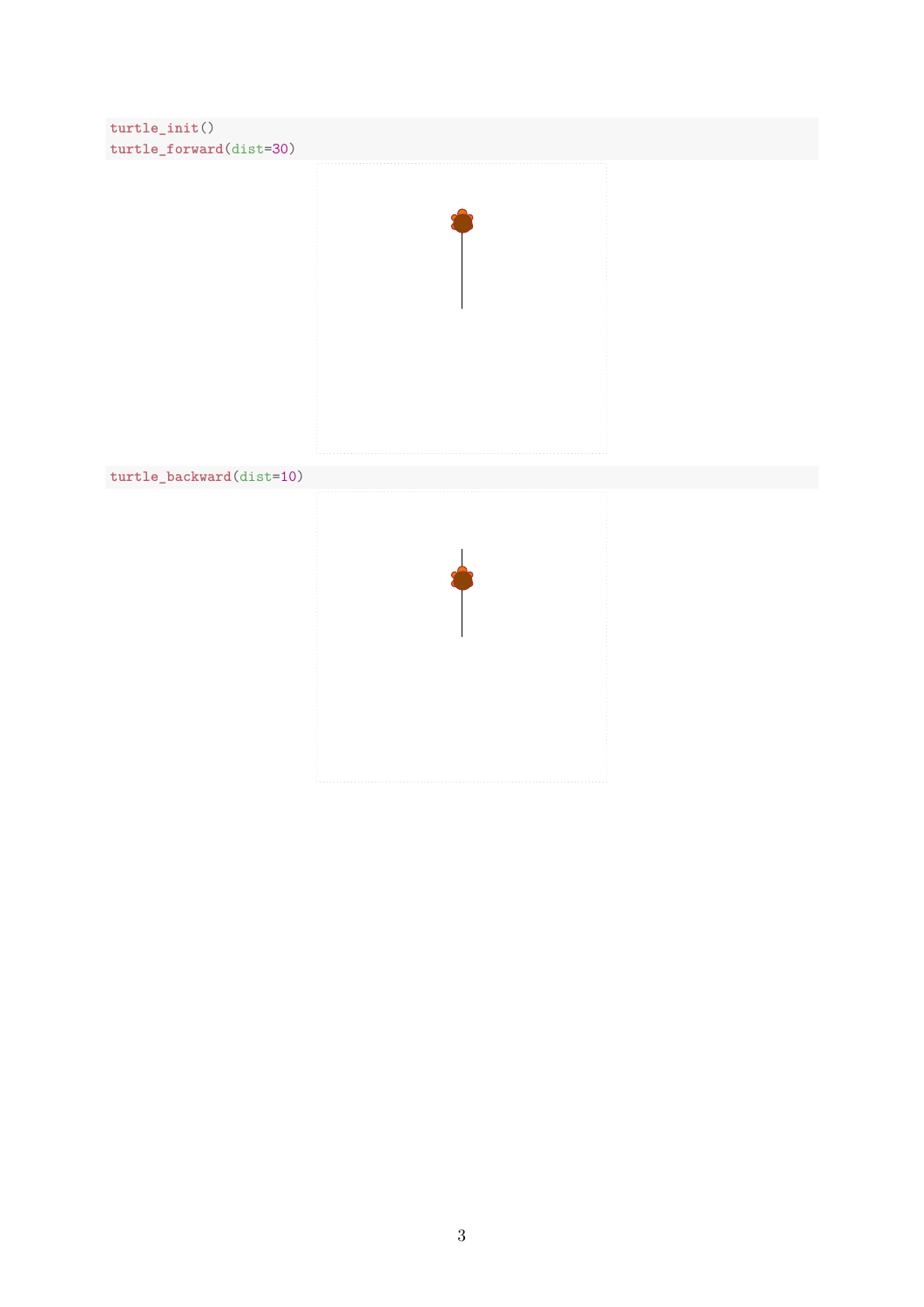**turtle\_right and turtle\_left.** The other group of functions deals with the Turtle's rotation. turtle\_left and the turtle\_right change the Turtle's direction by a given angle.

```
turtle_right(angle=90)
turtle_forward(dist=10)
turtle_left(angle=135)
turtle_forward(dist=14)
turtle_left(angle=90)
turtle_forward(dist=14)
turtle_left(angle=135)
turtle_forward(dist=10)
```
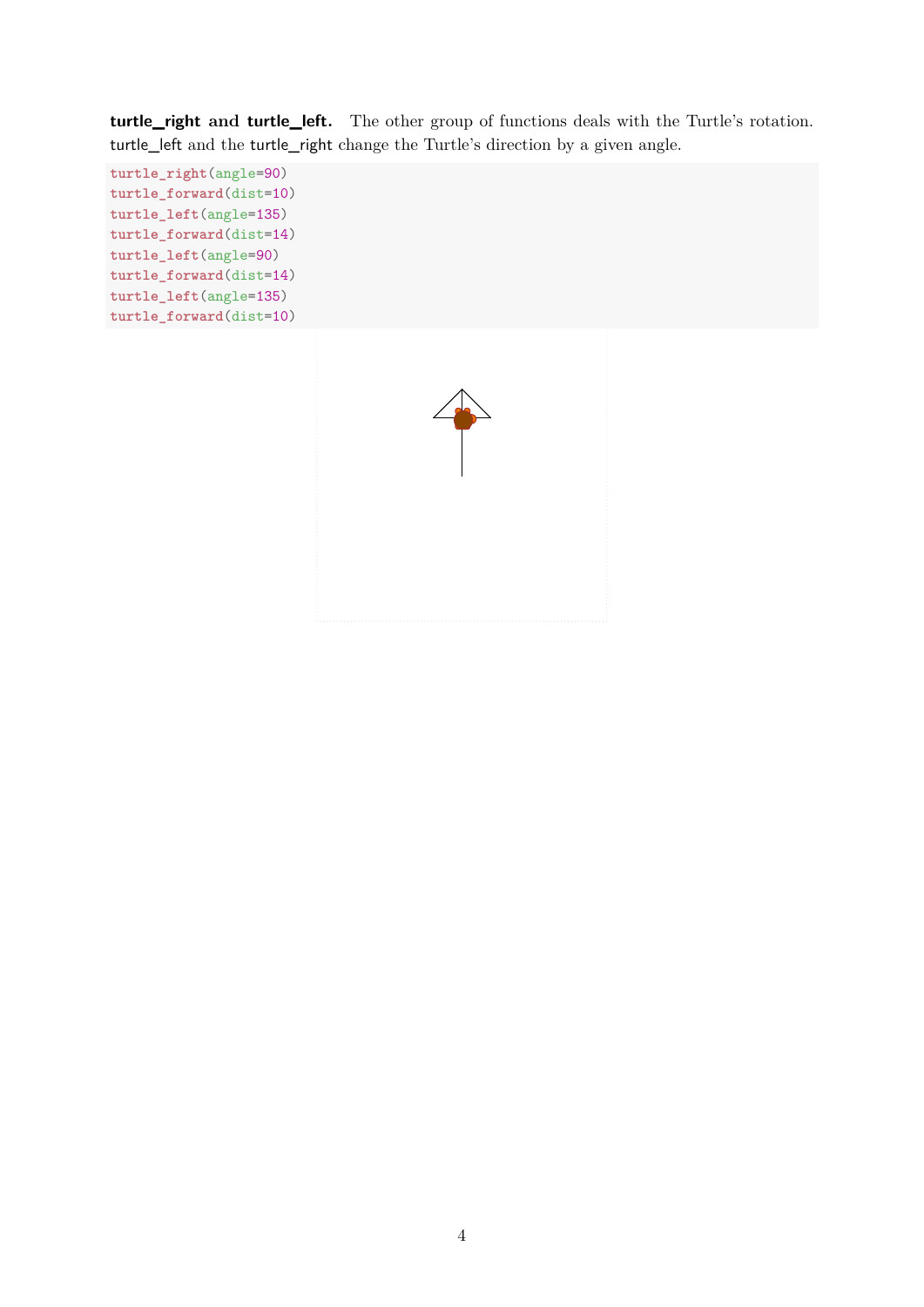#### <span id="page-4-0"></span>**2.2.2 Additional Options**

Let's discuss some additional features you can play with.

**turtle\_up and turtle\_down.** To disable the path from being drawn you can use the turtle\_up() function. Let's consider a simple example. Turn the Turtle to the right by 90 degrees and then use the turtle\_up() function. Now, when you move forward, the path is not visible. If you want the path to be drawn again you should call the turtle\_down() function.

```
turtle_up()
turtle_right(90)
turtle_forward(dist=10)
turtle_right(angle=90)
turtle_forward(dist=17)
turtle_down()
turtle_left(angle=180)
turtle_forward(dist=34)
```


**turtle\_hide and turtle\_show.** Similarly, you may show or hide the Turtle's image, using the turtle\_show() and turtle\_hide() functions, respectively. If you are calling a bunch of functions at a time, it is strongly recommended to hide the Turtle first; it will speed up the drawing process, see also turtle\_do().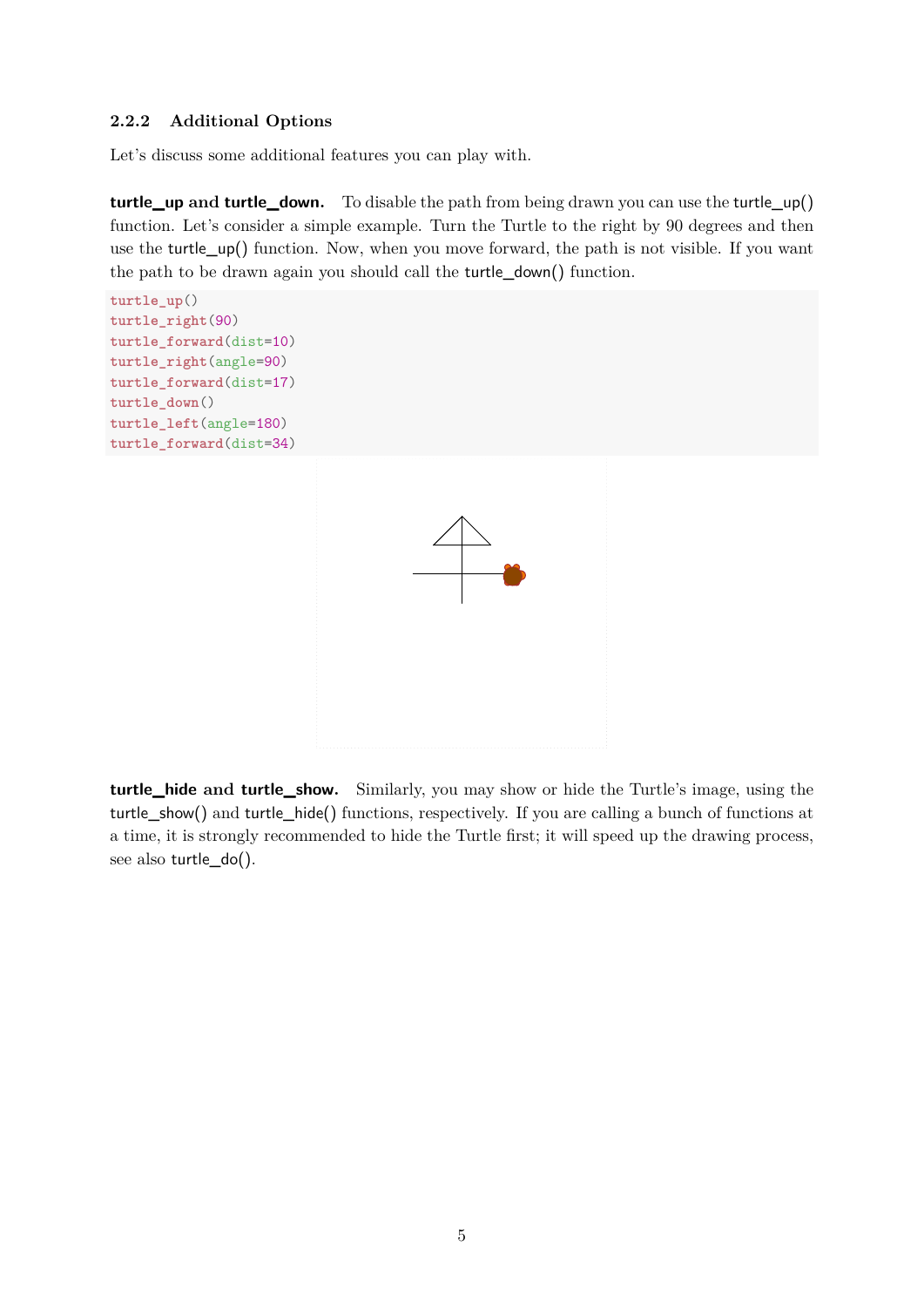**turtle\_col, turtle\_lty and turtle\_lwd.** To change the style of the Turtle's trace, you can use the turtle\_col(), turtle\_lty(), and turtle\_lwd() functions. The first one, as you can easily guess, changes the path color. For example, if you wish to change the trace to green, try:

```
turtle_hide()
turtle_col(col="green")
turtle_left(angle=150)
turtle_forward(dist=20)
turtle_left(angle=60)
turtle_forward(dist=20)
turtle_show()
```


A comprehensive list of available colors is provided by the colors() function.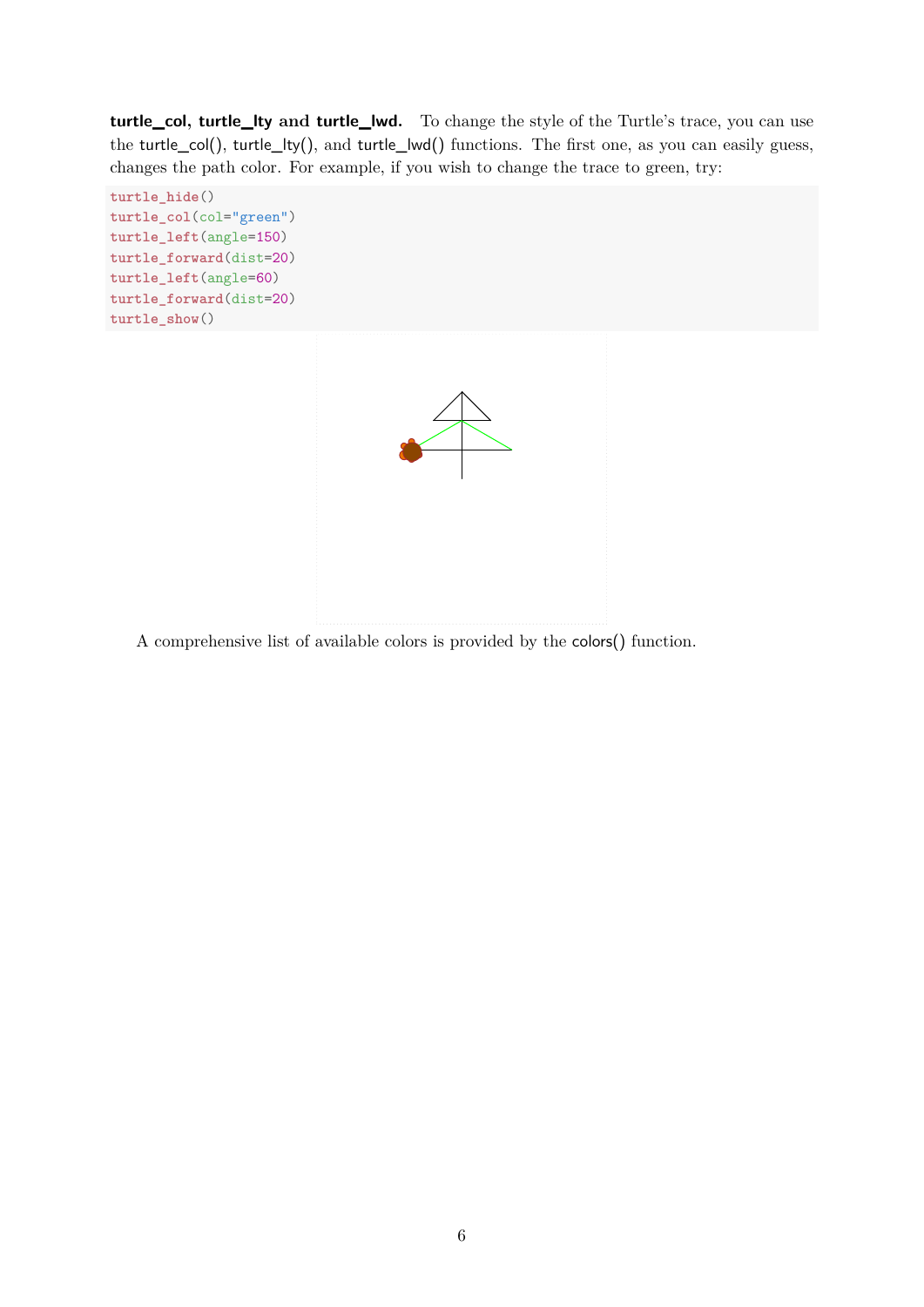The turtle\_lty() and turtle\_lwd() functions change the style of the path. To change the "type" of the path, pass as an argument a number from 0 to 6 – each of these denotes a different type of the line  $(0 = blank, 1 = solid (default), 2 = dashed, 3 = dotted, 4 = dotdash, 5 = longdash,$  $6 =$  twodash). To change the width of the line, use the turtle\_lwd() function.

```
turtle_left(angle=150)
turtle_lty(lty=4)
turtle_forward(dist=17)
turtle_lwd(lwd=3)
turtle_forward(dist=15)
```
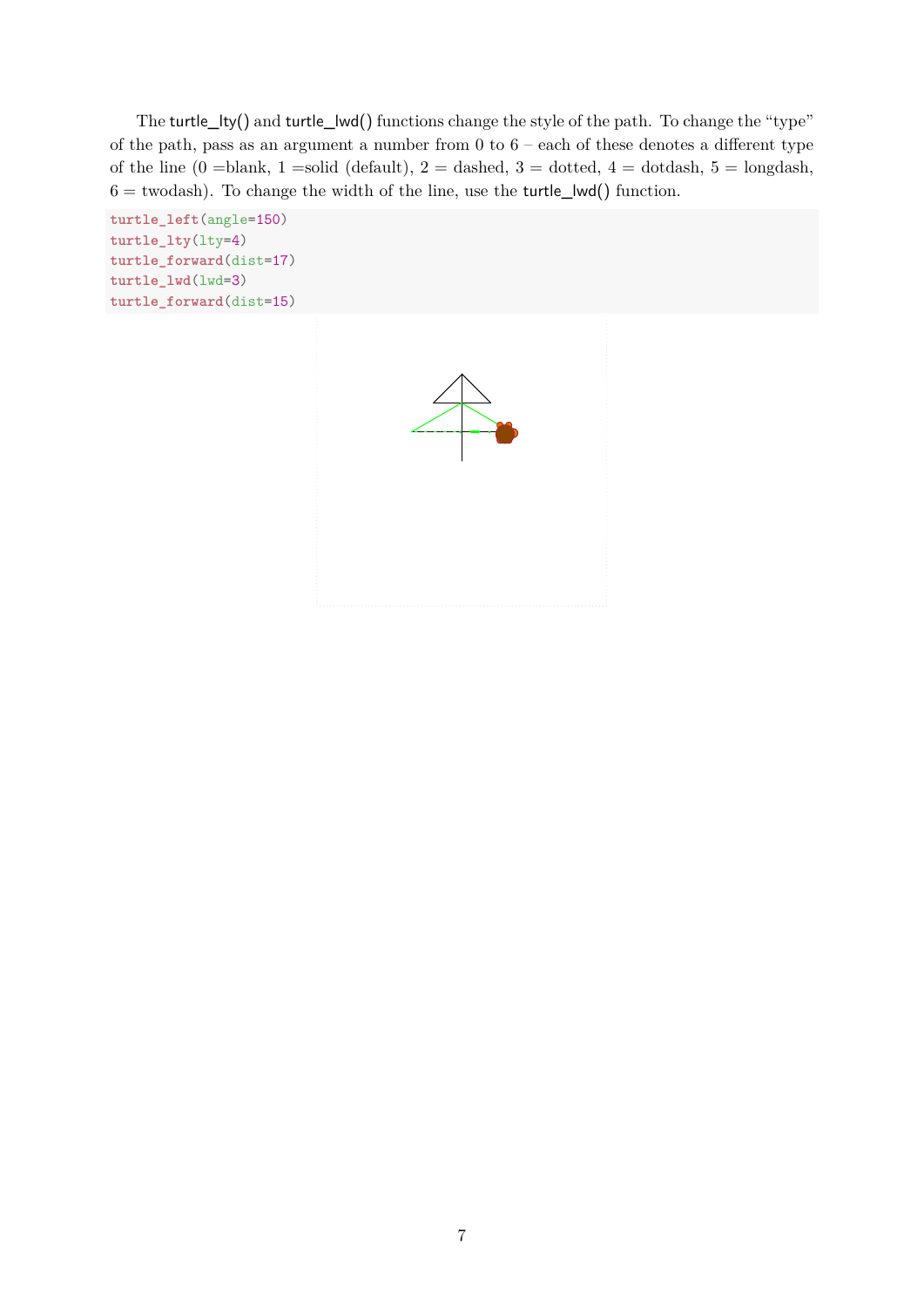**turtle\_status, turtle\_getpos and turtle\_getangle.** If you got lost in the Terrarium (it's a jungle out there!), don't worry! Just use the turtle\_status() function: it returns the current drawing settings. It provides you with the information on the width and height of the terrarium, whether the Turtle and its path are visible, where the Turtle is placed right now and at which angle, and so on.

```
turtle_init()
turtle_status()
## $DisplayOptions
## $DisplayOptions$col
## [1] "black"
##
## $DisplayOptions$lty
## [1] 1
##
## $DisplayOptions$lwd
## [1] 1
##
## $DisplayOptions$visible
## [1] TRUE
##
## $DisplayOptions$draw
## [1] TRUE
##
##
## $Terrarium
## $Terrarium$width
## [1] 100
##
## $Terrarium$height
## [1] 100
##
##
## $TurtleStatus
## $TurtleStatus$x
## [1] 50
##
## $TurtleStatus$y
## [1] 50
##
## $TurtleStatus$angle
## [1] 0
```
If you just want to know where the Turtle is, or what is its direction, try the turtle\_getpos() and turtle\_getangle() functions, respectively.

```
turtle_init()
turtle_getpos()
## x y
## 50 50
turtle_getangle()
## angle
## 0
```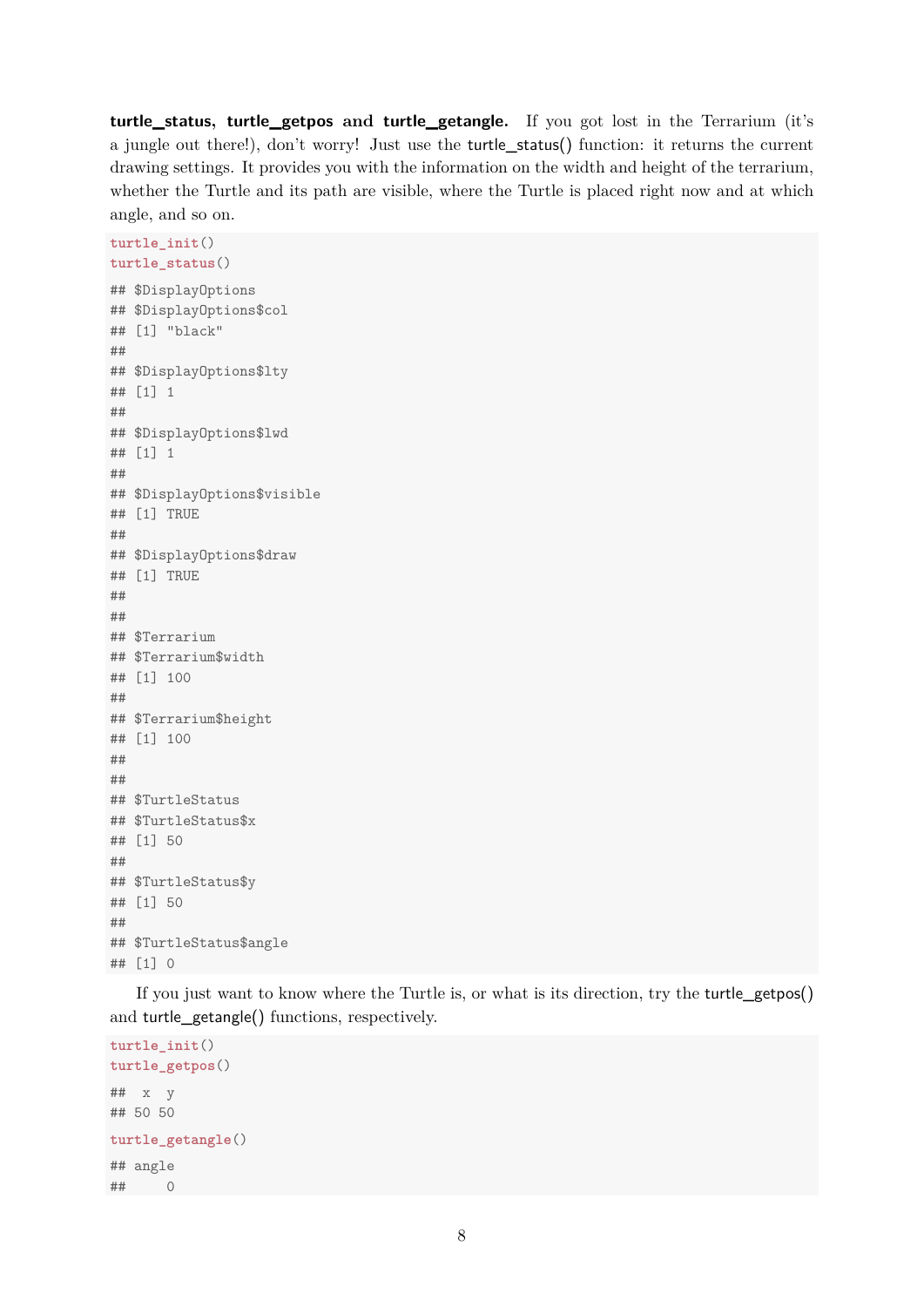**turtle\_reset, turtle\_goto, and turtle\_setpos.** If you wish to relocate the Turtle back to the starting position and reset all of the graphical parameters, call the turtle\_reset() function.

The turtle\_goto() and turtle\_setpos() functions, on the other hand, asks the Turtle to go to the desired position. The latter never draws any path.

# <span id="page-8-0"></span>**2.3 Advanced Usage of the Package**

Now you are familiar with the basics. There are some more advanced ways to use the package. The (turtle\_do()) function is here to wrap calls to multiple plot functions, because it temporarily hides the Turtle while the functions are executed. This results in more efficient plotting.

```
turtle_init()
turtle_do({
   turtle_move(10)
   turtle_turn(45)
   turtle_move(15)
})
```
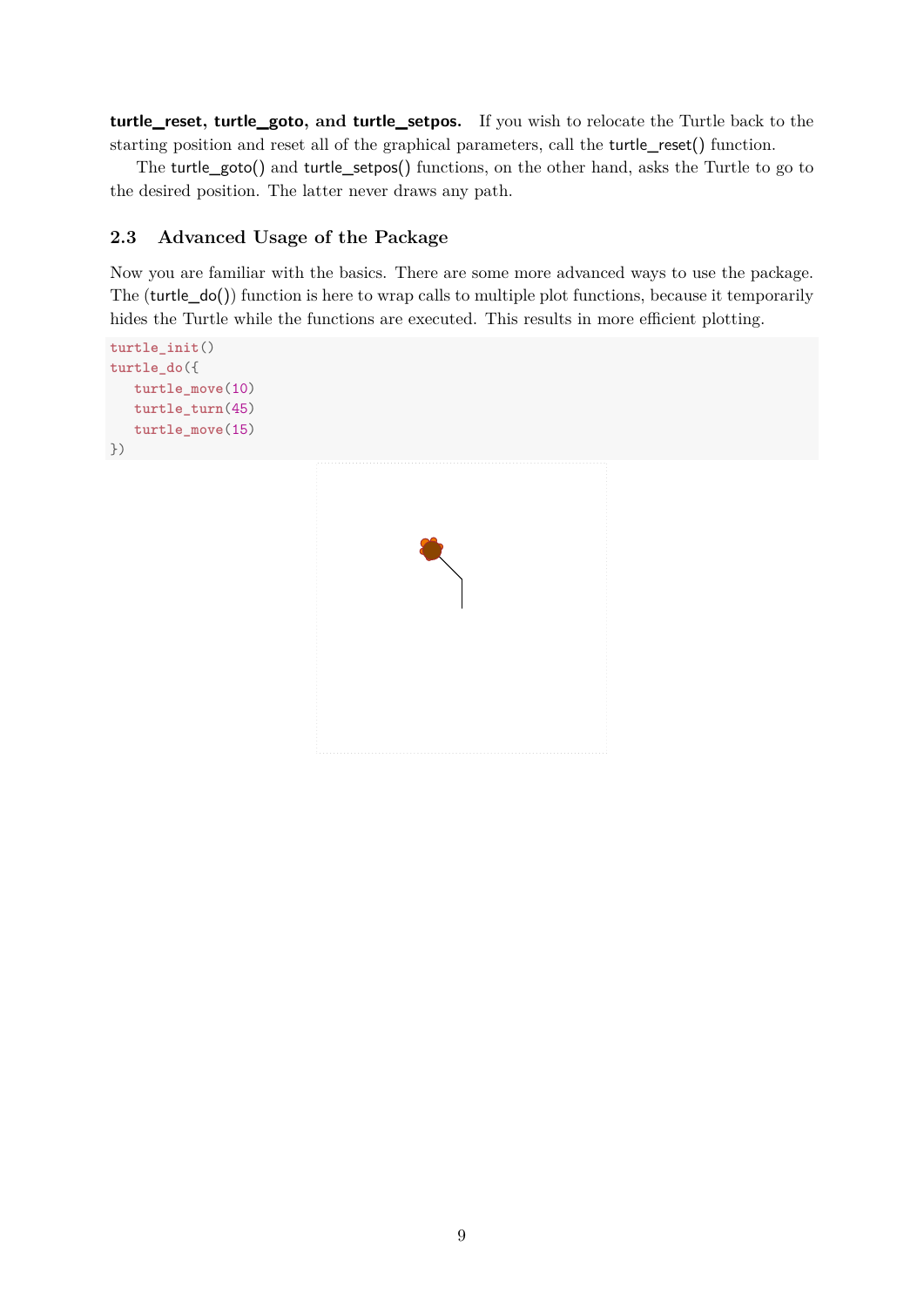# <span id="page-9-0"></span>**3 Introduction to R**

# <span id="page-9-1"></span>**3.1 The for loop.**

This section illustrates how to connect the functions listed above with the options that R provides us with. For example, sometimes you would like to repeat some action several times. In such a case, we can use the for loop. The syntax is as follows: for (i in 1:100){ expr }. Such an expression will evaluate expr 100 times. For example:

```
turtle_init()
turtle_setpos(x=30, y=50)
turtle_do({
   for(i in 1:180) {
      turtle_forward(dist=1)
      turtle_right(angle=2)
   }
})
```


We strongly recommend to call each for loop always within turtle\_do().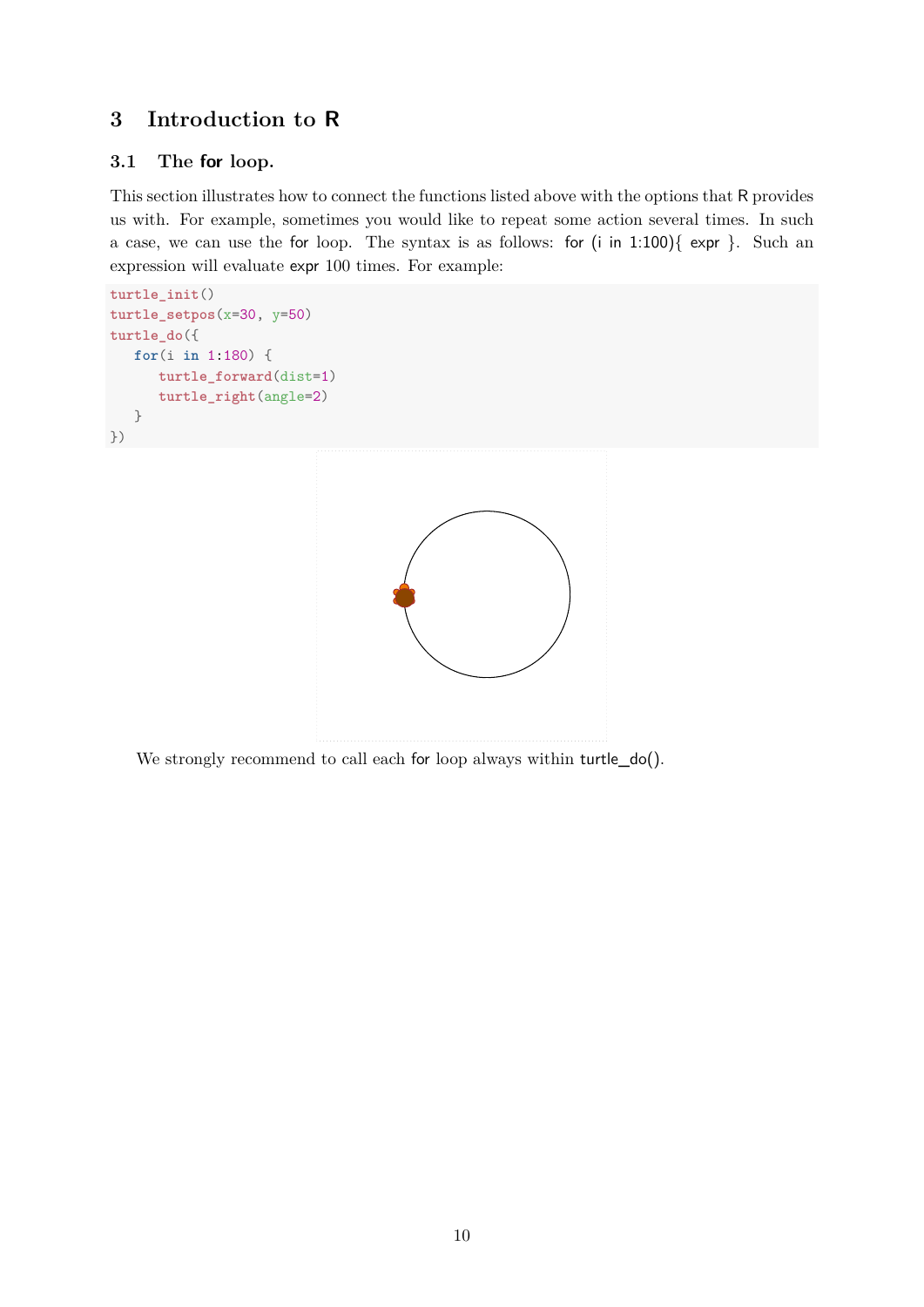## <span id="page-10-0"></span>**3.2 Conditional evaluation**

There are some cases when you'd like to call a function provided that some condition is fulfilled. The if expression enables you to do so. The syntax is as follows: if (condition)  $\{ \exp \}$ . When the condition is fulfilled, the sequence of actions between the curly braces is executed. On the other hand, if (condition) { exprTRUE } else { exprFALSE } evaluates exprTRUE if and only if condition is met and exprFALSE otherwise. Let's study an example.

```
turtle_init()
turtle_do({
   for (i in 1:5) {
      x <- runif(1) # this function returns a random value between 0 and 1, see ?runif
      if (x>0.5) {
         turtle_right(angle=45)
         turtle_lwd(lwd=1)
         turtle_col(col="red")
      } else {
         turtle_left(angle=45)
         turtle_lwd(lwd=3)
         turtle_col(col="purple")
      }
      turtle_forward(dist=10)
   }
})
                                                             ●
                                                             ●
                                                            ●
                                                            ●
                                                           C
                                                           ●
```
As you see, we make some random decisions here. If the condition is fulfilled, so the Turtle turns right and the path is drawn in red. Otherwise, we get a left turn and a purple path.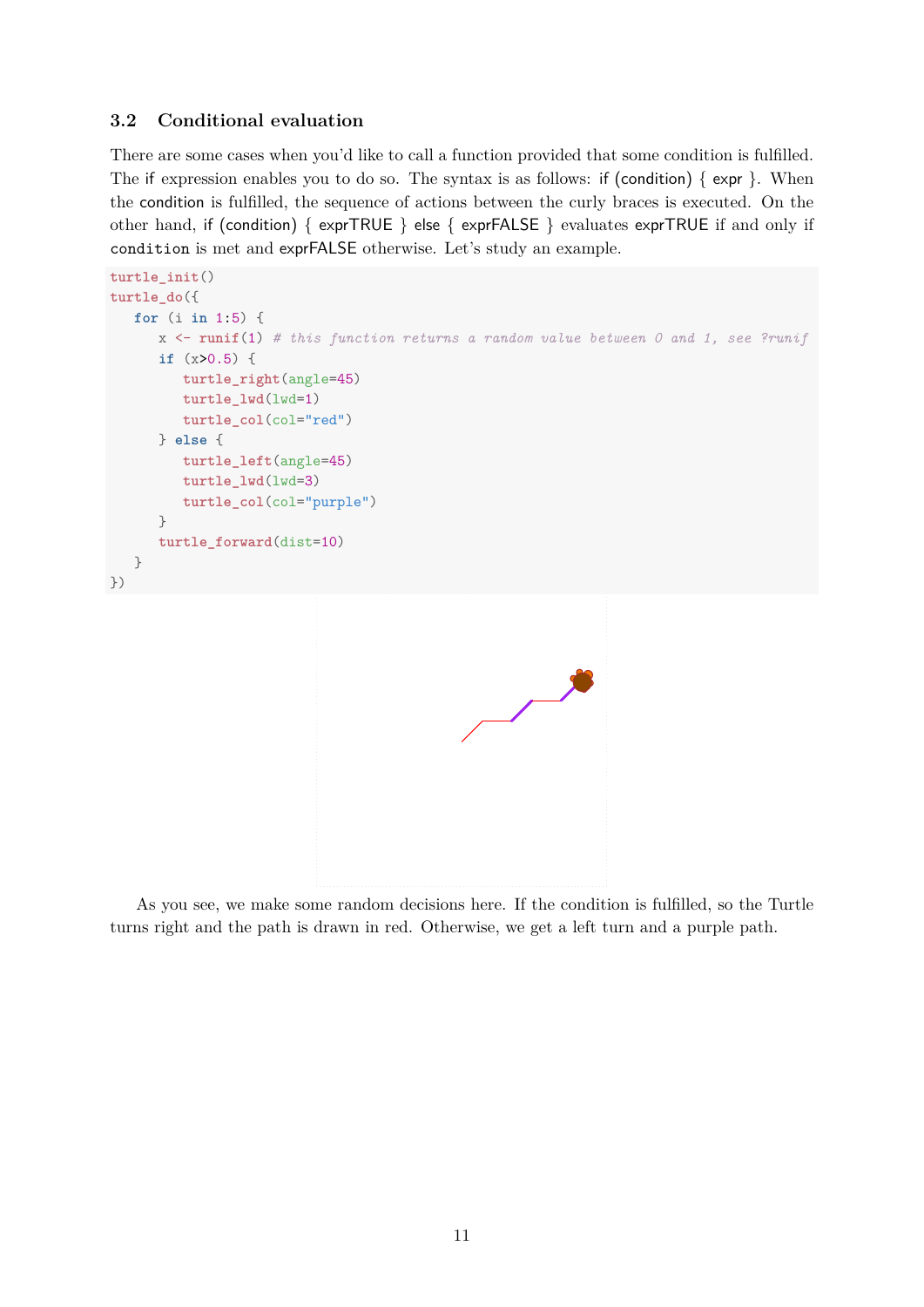#### <span id="page-11-0"></span>**3.3 Functions**

Sometimes it is desirable to "store" a sequence of expressions for further use. For example, if you'd like to draw many squares, you can write a custom function so that it can be called many times. For example:

```
turtle square \leq function(r) {
   for (i in 1:4) {
      turtle_forward(r)
      turtle_right(90)
   }
}
```
turtle\_square is the name of the function. The parameters of the function are listed within the round brackets (separated by commas).

```
turtle_init()
turtle_square(10)
turtle_left(90)
turtle_forward(30)
turtle_square(5)
```


#### <span id="page-11-1"></span>**3.4 Recursion**

The other thing you should know about is recursion. It is a process of repeating actions in a self-similar pattern.

Fractals make perfect examples of the power of recursion. Usually, a fractal is an image which at every scale exhibits the same (or very similar) structure. In Section [4](#page-12-0) you have some typical examples of fractals – the fractal tree, the Koch snowflake and the Sierpiński triangle.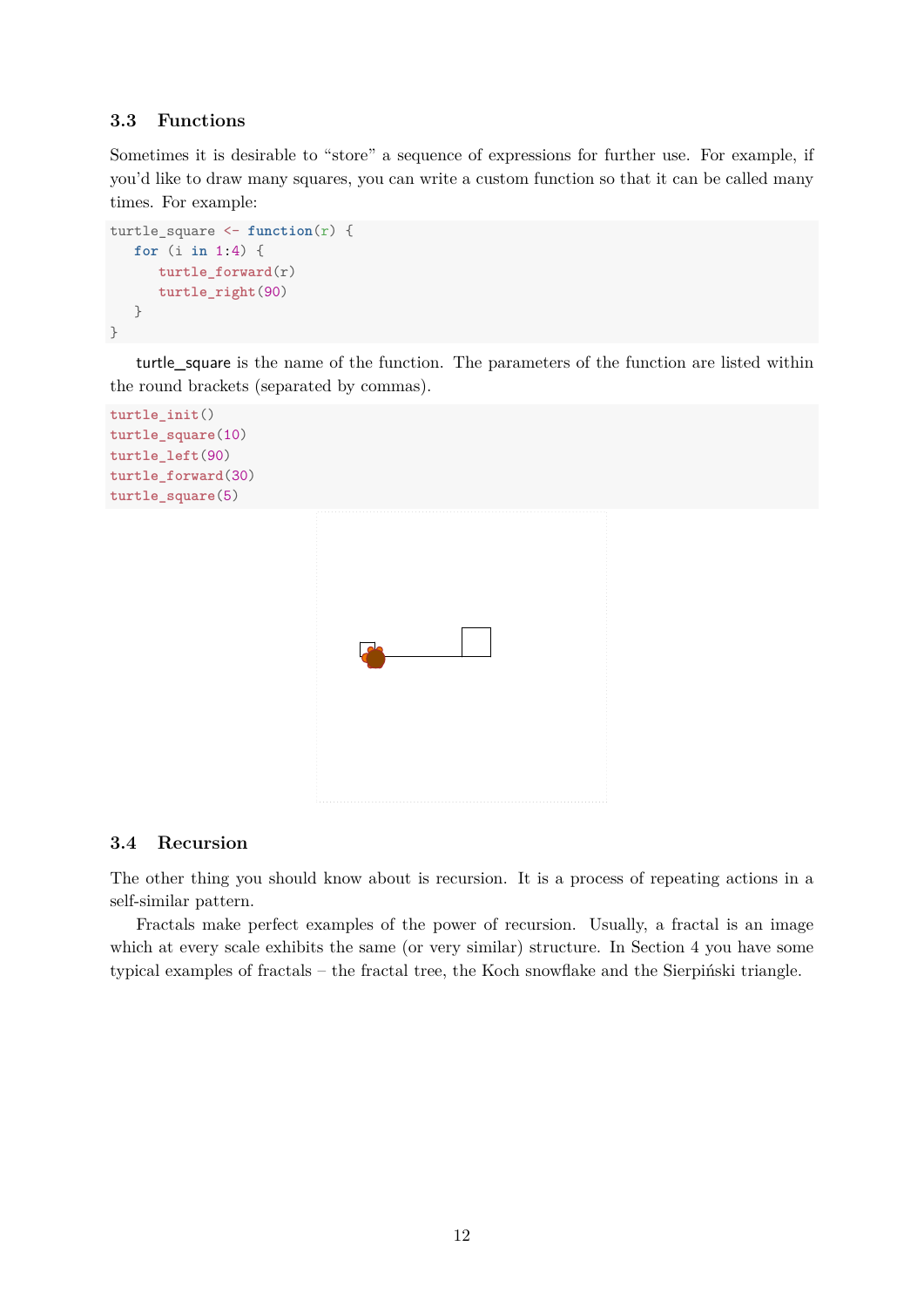# <span id="page-12-0"></span>**4 Examples**

At the end of this guide we would like to present some colorful and inspiring examples.

# <span id="page-12-1"></span>**4.1 Random lines**

The first example generates random lines.

```
set.seed(124) # assure reproducibility
turtle_init(100, 100, mode = "cycle")
turtle_do({
  for (i in 1:10) {
     turtle_left(runif(1, 0, 360))
      turtle_forward(runif(1, 0, 1000))
   }
})
```
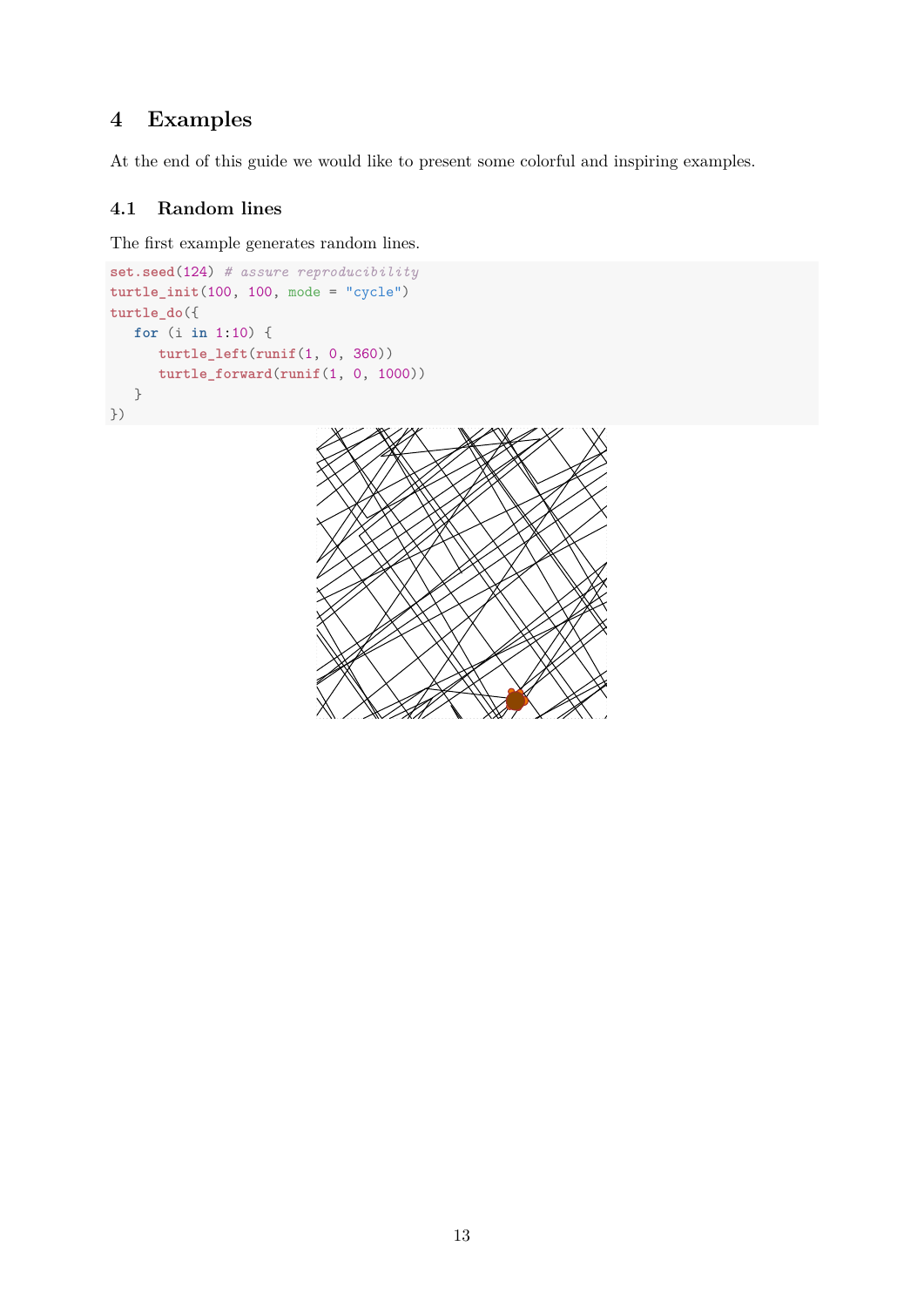# <span id="page-13-0"></span>**4.2 A spiral**

Let's draw some fancy spirals.

```
drawSpiral <- function(lineLen) {
   if (lineLen > 0) {
     turtle_forward(lineLen)
     turtle_right(50)
     drawSpiral(lineLen-5)
   }
   invisible(NULL) # return value: nothing interesting
}
turtle_init(500, 500, mode="clip")
turtle_do({
  turtle_setpos(x=0, y=0)
  turtle_col("blue")
  drawSpiral(500)
  turtle_setpos(x=250, y=0)
  turtle_left(45)
  turtle_col("green")
  drawSpiral(354)
  turtle_setangle(0)
})
```
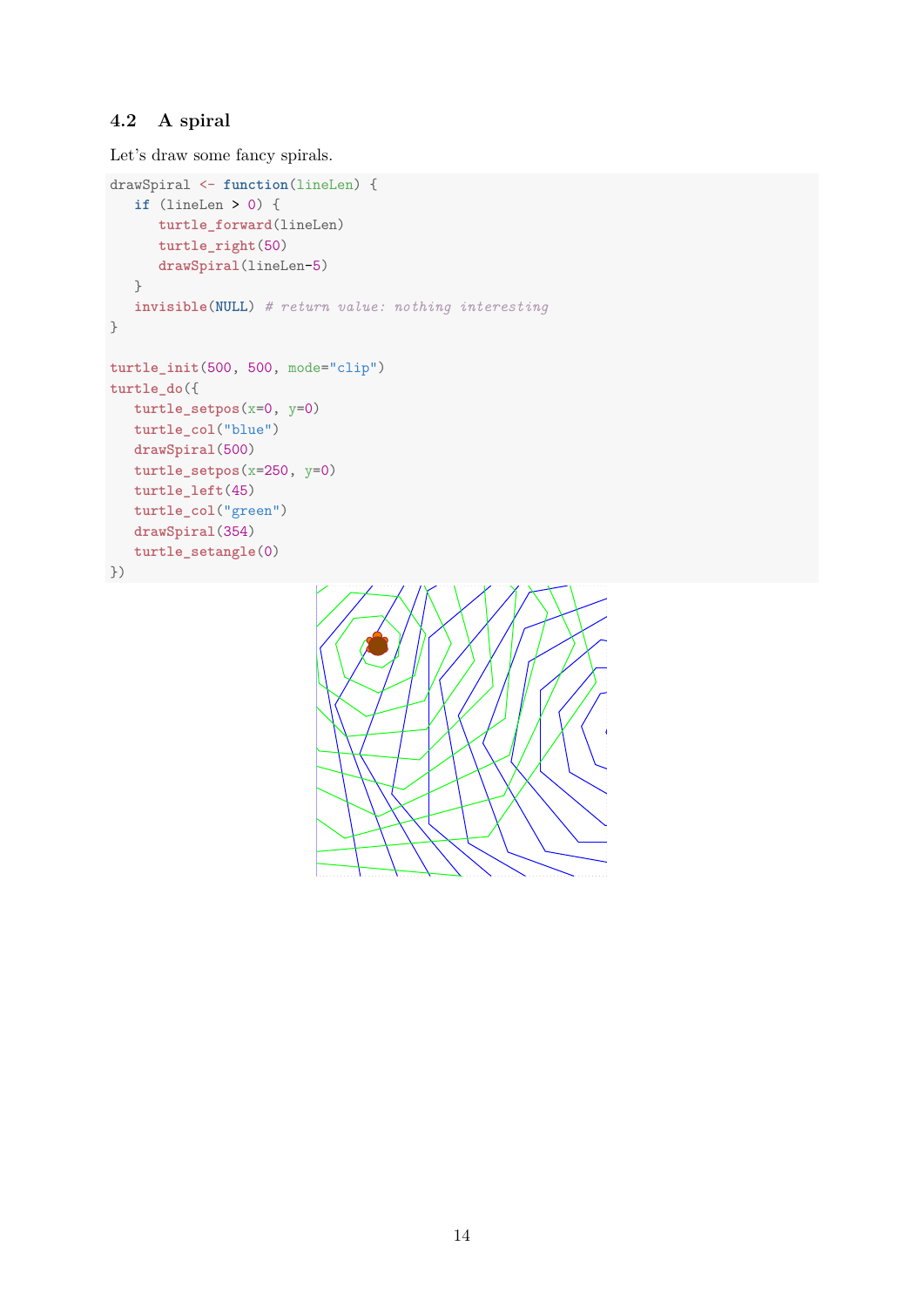## <span id="page-14-0"></span>**4.3 A rainbow star**

```
turtle_star <- function(intensity=1) {
   y <- sample(1:657, 360*intensity, replace=TRUE)
  for (i in 1:(360*intensity)) {
     turtle_right(90)
     turtle_col(colors()[y[i]])
     x <- sample(1:100,1)
     turtle_forward(x)
     turtle_up()
     turtle_backward(x)
     turtle_down()
     turtle_left(90)
     turtle_forward(1/intensity)
     turtle_left(1/intensity)
   }
}
set.seed(124)
turtle_init(500, 500)
turtle_do({
  turtle_left(90)
  turtle_star(5)
})
```
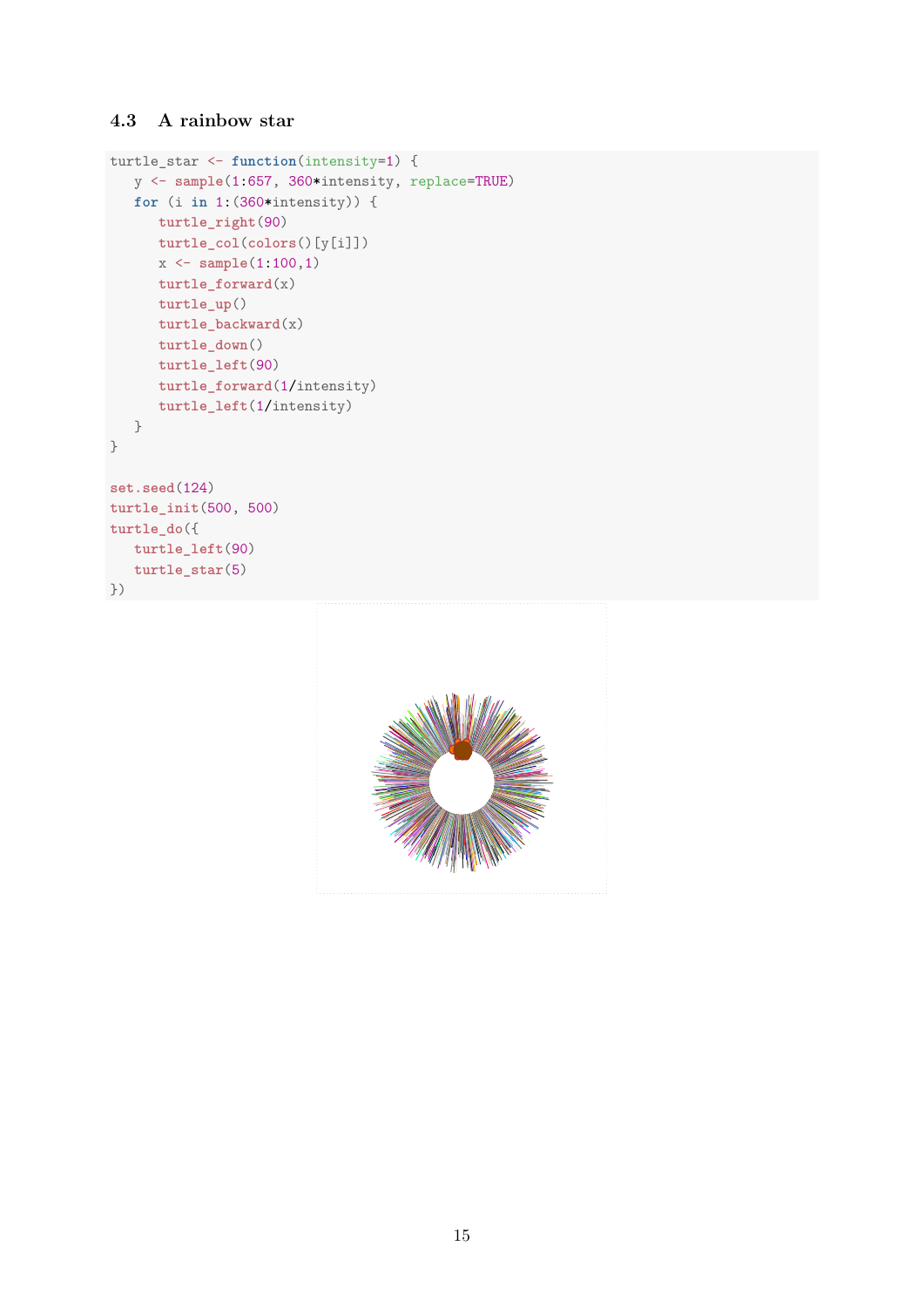# <span id="page-15-0"></span>**4.4 Brownian Turtle**

This example is inspired by the definition of a Brownian motion.

```
turtle_brownian <- function(steps=100, length=10) {
  turtle_lwd(2)
   angles <- sample(c(90,270,180,0), steps,replace=TRUE)
   coll <- sample(1:657, steps, replace=TRUE)
   for (i in 1:steps){
     turtle_left(angles[i])
     turtle_col(colors()[coll[i]])
     turtle_forward(length)
   }
}
set.seed(124)
turtle_init(800, 800, mode="clip")
turtle_do(turtle_brownian(1000, length=25))
```
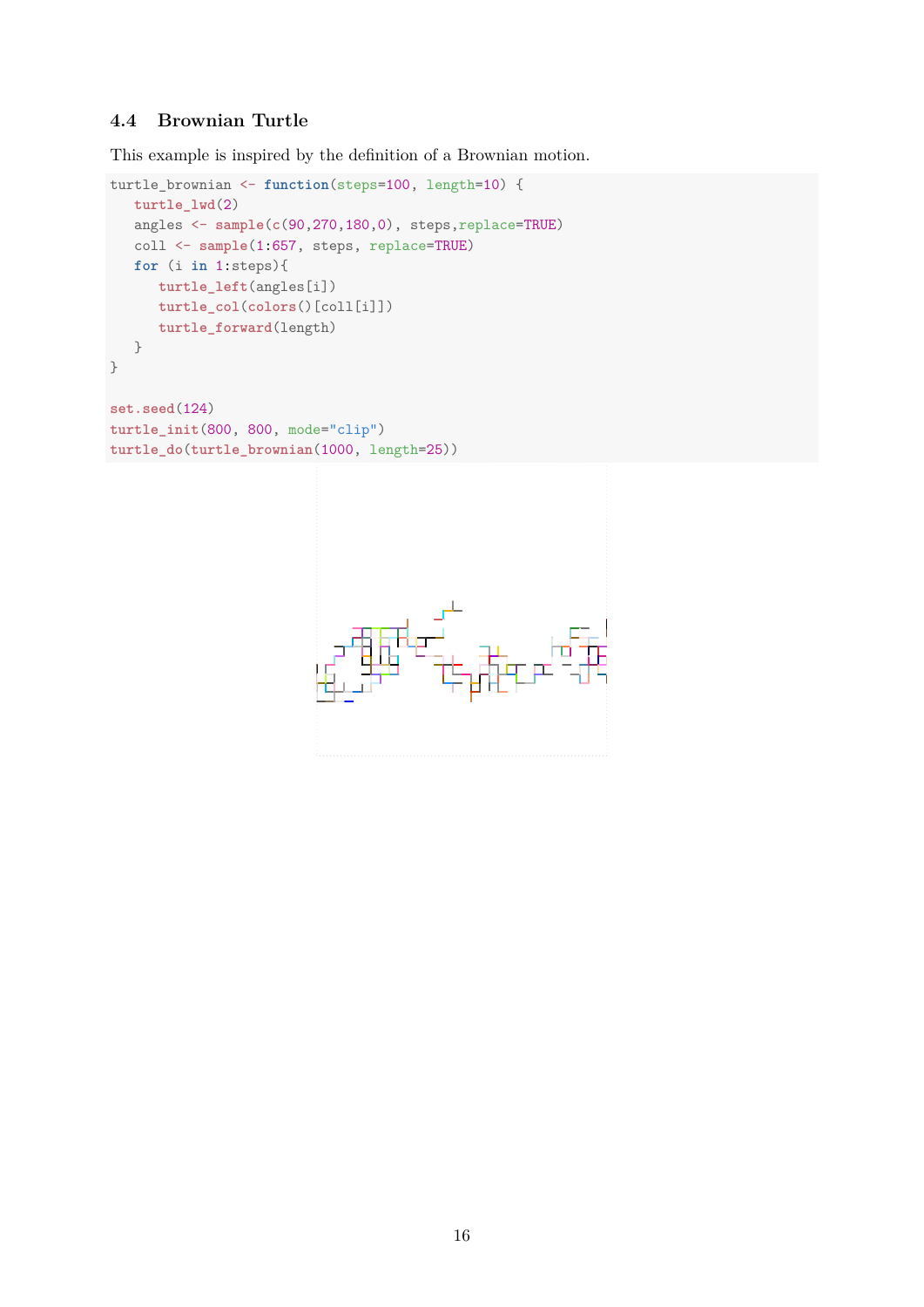# <span id="page-16-0"></span>**4.5 The Fractal Tree**

```
fractal_tree <- function(s=100, n=2) {
   if (n <= 1) {
     turtle_forward(s)
     turtle_up()
     turtle_backward(s)
     turtle_down()
   }
   else {
     turtle_forward(s)
     a1 <- runif(1, 10, 60)
     turtle_left(a1)
     fractal_tree(s*runif(1, 0.25, 1), n-1)
     turtle_right(a1)
     a2 <- runif(1, 10, 60)
     turtle_right(a2)
     fractal_tree(s*runif(1, 0.25, 1), n-1)
     turtle_left(a2)
     turtle_up()
     turtle_backward(s)
     turtle_down()
  }
}
set.seed(123)
turtle_init(500, 600, "clip")
turtle_do({
  turtle_up()
  turtle_backward(250)
  turtle_down()
  turtle_col("darkgreen")
  fractal_tree(100, 12)
})
```
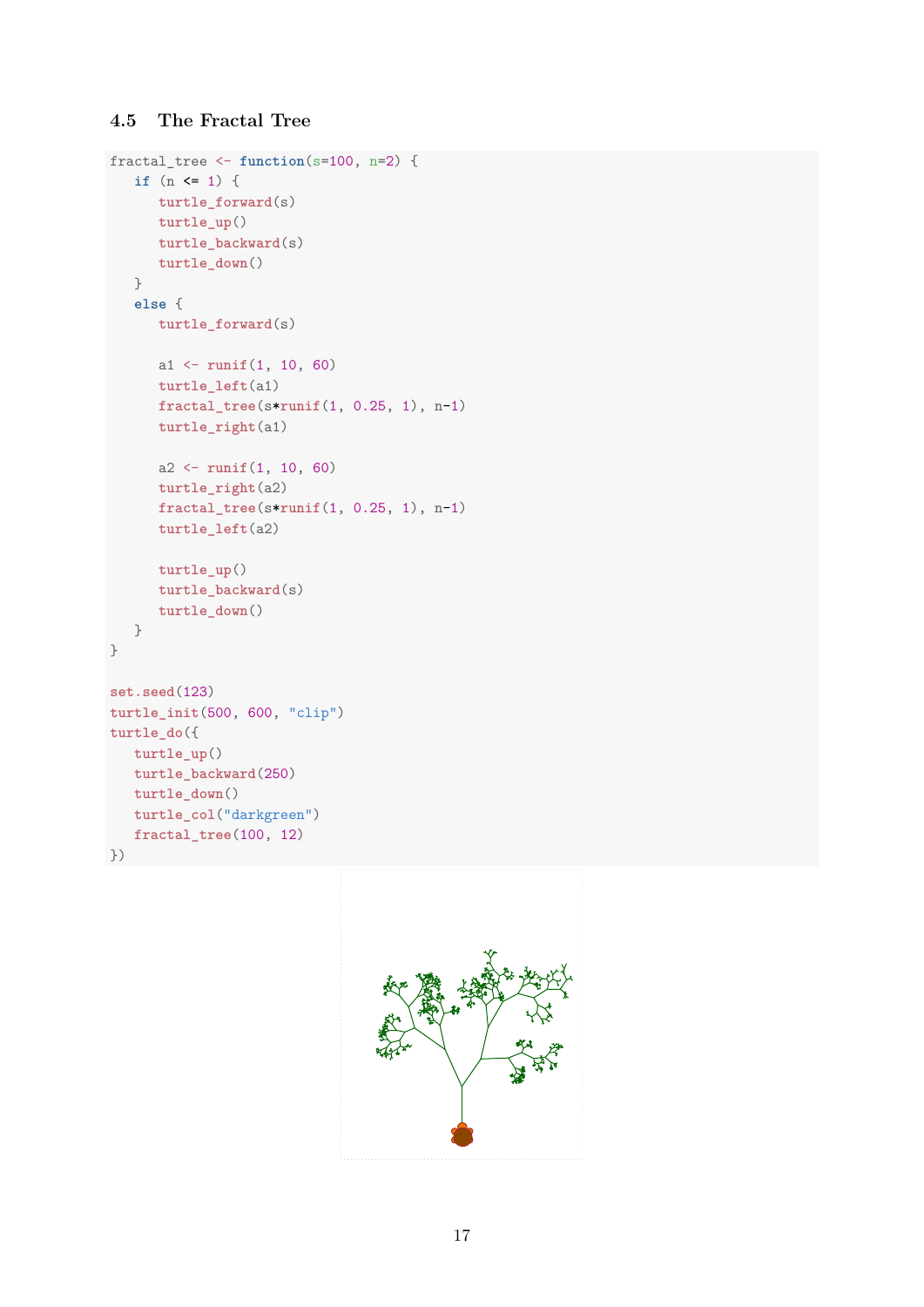# <span id="page-17-0"></span>**4.6 The Koch Snowflake**

```
koch <- function(s=50, n=6) {
  if (n <= 1)
     turtle_forward(s)
  else {
     koch(s/3, n-1)
     turtle_left(60)
     koch(s/3, n-1)
     turtle_right(120)
     koch(s/3, n-1)
     turtle_left(60)
     koch(s/3, n-1)
  }
}
turtle_init(600, 400, "error")
turtle_do({
 turtle_up()
  turtle_left(90)
  turtle_forward(250)
  turtle_right(180)
  turtle_down()
  koch(500, 6)
})
```